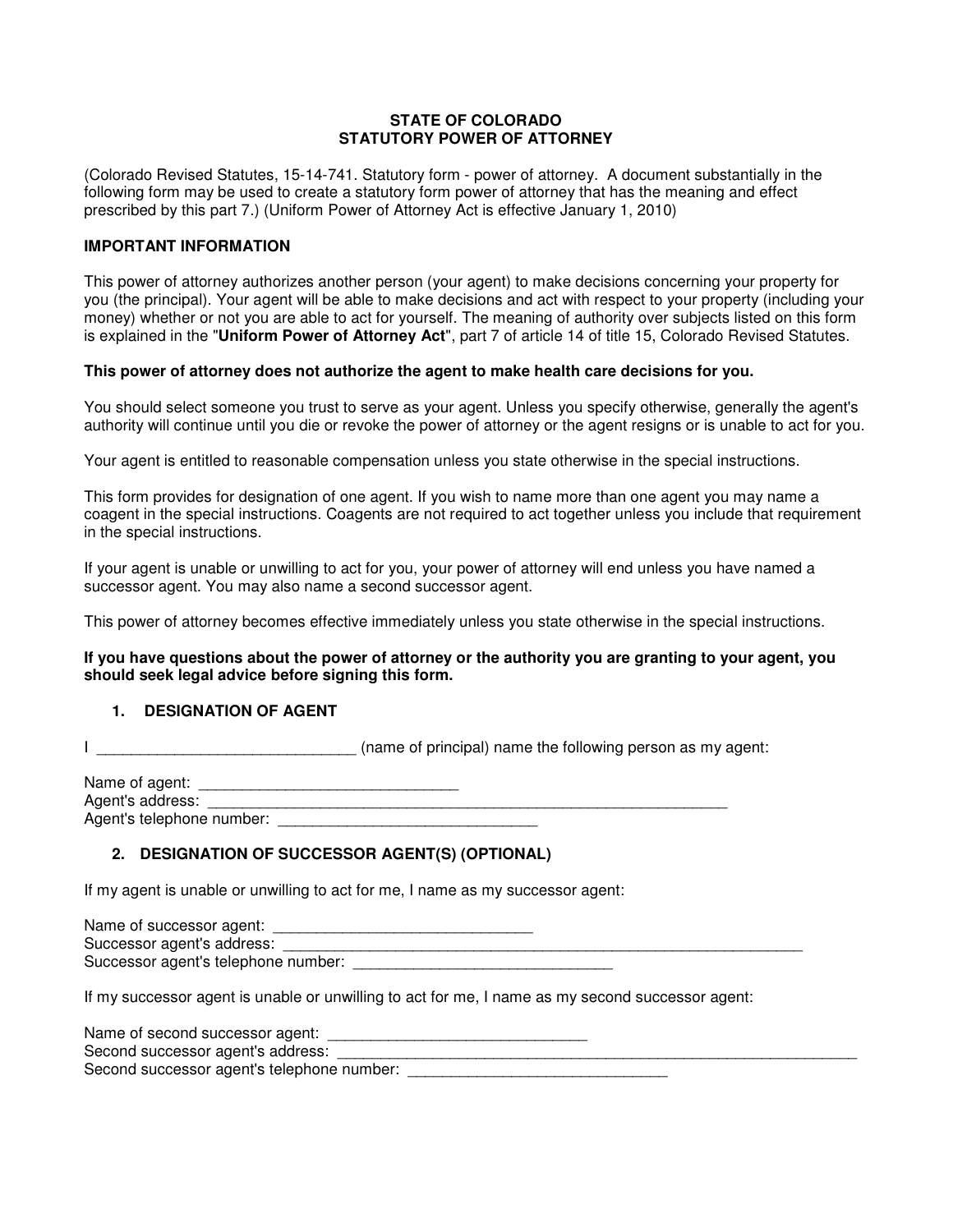# **3. GRANT OF GENERAL AUTHORITY**

I grant my agent and any successor agent general authority to act for me with respect to the following subjects as defined in the "Uniform Power of Attorney Act", part 7 of article 14 of title 15, Colorado Revised Statutes:

(**INITIAL** each subject you want to include in the agent's general authority. If you wish to grant general authority over all of the subjects you may initial "All preceding subjects" instead of initialing each subject.)

- \_\_\_\_ A. Real property
- **EXECUTE:** B. Tangible personal property
- C. Stocks and bonds
- D. Commodities and options
- \_\_\_\_\_ E. Banks and other financial institutions
- **E.** Operation of entity or business
- **Late Co.** Insurance and annuities
- \_\_\_\_\_ H. Estates, trusts, and other beneficial interests
- **Lacks** I. Claims and litigation
- \_\_\_\_\_ J. Personal and family maintenance
- K. Benefits from governmental programs or civil or military service
- L. Retirement plans
- \_\_\_\_\_ M. Taxes
- N. All preceding subjects

# **4. GRANT OF SPECIFIC AUTHORITY (OPTIONAL)**

My agent **MAY NOT** do any of the following specific acts for me **UNLESS** I have **INITIALED** the specific authority listed below:

(**CAUTION**: Granting any of the following will give your agent the authority to take actions that could significantly reduce your property or change how your property is distributed at your death. **INITIAL ONLY** the specific authority you **WANT** to give your agent.)

- \_\_\_\_\_ A. Create, amend, revoke, or terminate an inter vivos trust
- \_\_\_\_\_ B. Make a gift, subject to the limitations of the "Uniform Power of Attorney Act" set forth in section 15-14-740, Colorado Revised Statutes, and any special instructions in this power of attorney
- \_\_\_\_\_ C. Create or change rights of survivorship
- D. Create or change a beneficiary designation
- \_\_\_\_\_ E. Authorize another person to exercise the authority granted under this power of attorney
- \_\_\_\_\_ F. Waive the principal's right to be a beneficiary of a joint and survivor annuity, including a survivor benefit under a retirement plan
- \_\_\_\_\_ G. Exercise fiduciary powers that the principal has authority to delegate, including powers to participate in the designation or changing of a fiduciary and powers to participate in the direction of a fiduciary in the exercise of the fiduciary's powers
- \_\_\_\_\_ H. Disclaim, refuse, or release an interest in property or a power of appointment
- \_\_\_\_\_ I. Exercise a power of appointment other than: (1) The exercise of a general power of appointment for the benefit of the principal which may, if the subject of estates, trusts, and other beneficial interests is authorized above, be exercised as provided under the subject of estates, trusts, and other beneficial interests; or (2) the exercise of a general power of appointment for the benefit of persons other than the principal which may, if the making of a gift is specifically authorized above, be exercised under the specific authorization to make gifts
	- \_\_\_\_\_ J. Exercise powers, rights, or authority as a partner, member, or manager of a partnership, limited liability company, or other entity that the principal may exercise on behalf of the entity and has authority to delegate excluding the exercise of such powers, rights, and authority with respect to an entity owned solely by the principal which may, if operation of entity or business is authorized above, be exercised as provided under the subject of operation of the entity or business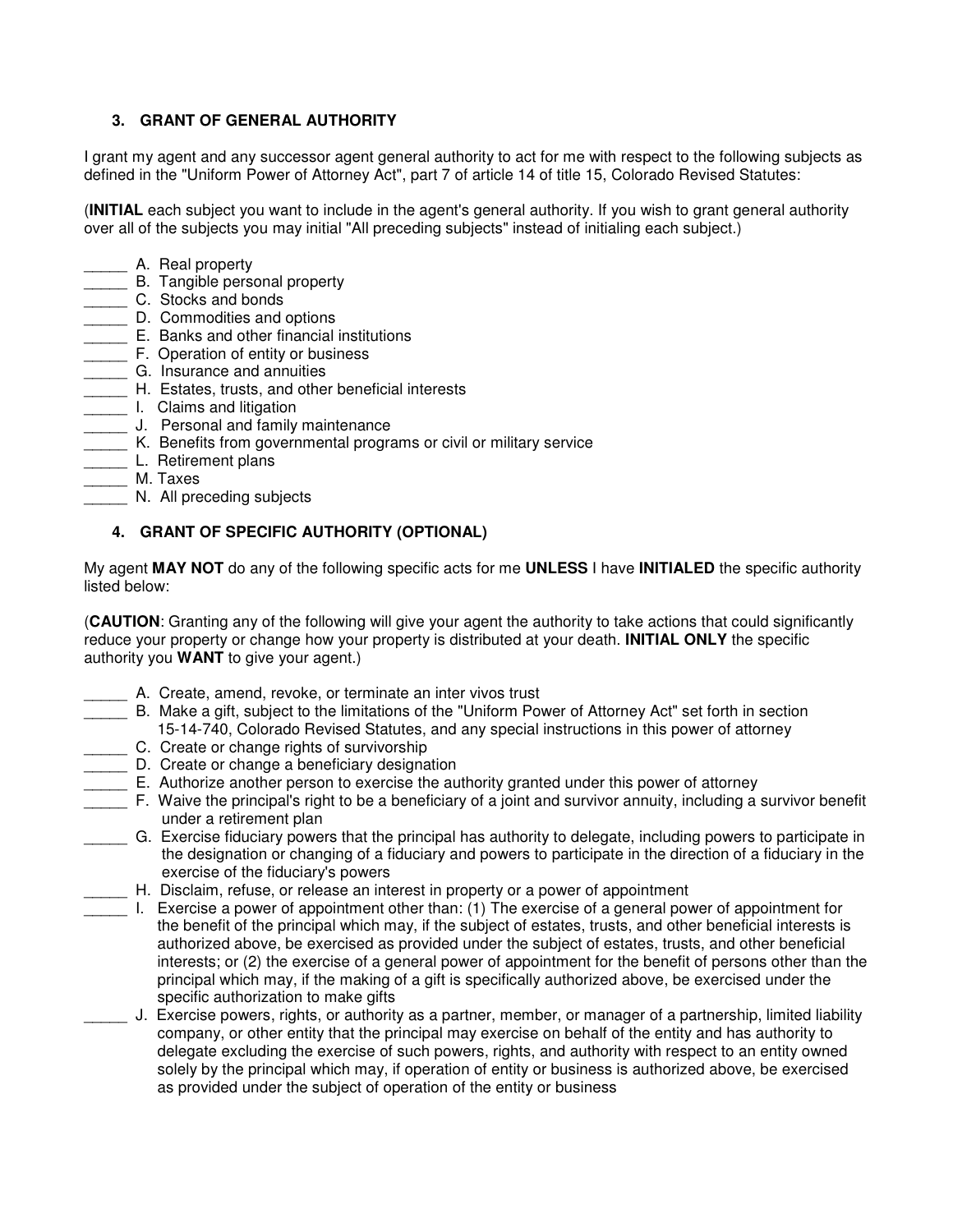## **5. LIMITATION ON AGENT'S AUTHORITY**

An agent that is not my ancestor, spouse, or descendant **MAY NOT** use my property to benefit the agent or a person to whom the agent owes an obligation of support unless I have included that authority in the special instructions.

## **6. SPECIAL INSTRUCTIONS (OPTIONAL)**

You may give special instructions on the following line:

## **7. EFFECTIVE DATE**

This power of attorney is effective immediately unless I have stated otherwise in the special instructions.

#### **8. NOMINATION OF CONSERVATOR OR GUARDIAN (OPTIONAL)**

If it becomes necessary for a court to appoint a conservator of my estate or guardian of my person, I nominate the following person(s) for appointment:

\_\_\_\_\_\_\_\_\_\_\_\_\_\_\_\_\_\_\_\_\_\_\_\_\_\_\_\_\_\_\_\_\_\_\_\_\_\_\_\_\_\_\_\_\_\_\_\_\_\_\_\_\_\_\_\_\_\_\_\_\_\_\_\_\_\_\_\_\_\_\_\_\_\_\_\_\_\_\_\_\_\_\_\_\_\_\_\_\_\_

| Name of nominee for <b>conservator</b> of my estate:<br>Nominee's address: |  |
|----------------------------------------------------------------------------|--|
|                                                                            |  |
| Name of nominee for guardian of my person:<br>Nominee's address:           |  |
| Nominee's telephone number:                                                |  |

#### **9. RELIANCE ON THIS POWER OF ATTORNEY**

Any person, including my agent, may rely upon the validity of this power of attorney or a copy of it unless that person knows it has terminated or is invalid.

#### **10. SIGNATURE AND ACKNOWLEDGMENT**

Your signature Date

\_\_\_\_\_\_\_\_\_\_\_\_\_\_\_\_\_\_\_\_\_\_\_\_\_\_\_\_\_\_ \_\_\_\_\_\_\_\_\_\_\_\_\_\_\_\_\_\_\_\_

Your name printed Your telephone number Your address

\_\_\_\_\_\_\_\_\_\_\_\_\_\_\_\_\_\_\_\_\_\_\_\_\_\_\_\_\_\_ \_\_\_\_\_\_\_\_\_\_\_\_\_\_\_\_\_\_\_\_\_\_\_\_\_\_\_\_\_\_

#### **WITNESS AFFIDAVIT (OPTIONAL)**

I/we declare that, being first duly sworn, that the principal signed and executed this instrument, knowingly and willingly, as the principal's Power of Attorney, and I/we signed this instrument as witness, in the conscious presence of the principal, and at the time of the execution of this instrument, the principal, according to my/our best knowledge and belief, was aware and of sound mind, and under no constraint or undue influence.

| Witness #1 signature                                                           |           | Date                                                            |  |
|--------------------------------------------------------------------------------|-----------|-----------------------------------------------------------------|--|
| Witness #1 name printed                                                        |           | Witness #1 telephone number                                     |  |
| Witness #2 signature                                                           |           | Date                                                            |  |
| Witness #2 name printed                                                        |           | Witness #2 telephone number                                     |  |
| State of Colorado,<br>Acknowledged before me by<br>affirmed, before me by ____ | County of | (principal), and subscribed and sworn to, or<br>(witness) and _ |  |
| (witness) on $\frac{1}{2}$<br>Signature of notary<br>My commission expires:    | (date).   | (Seal)                                                          |  |